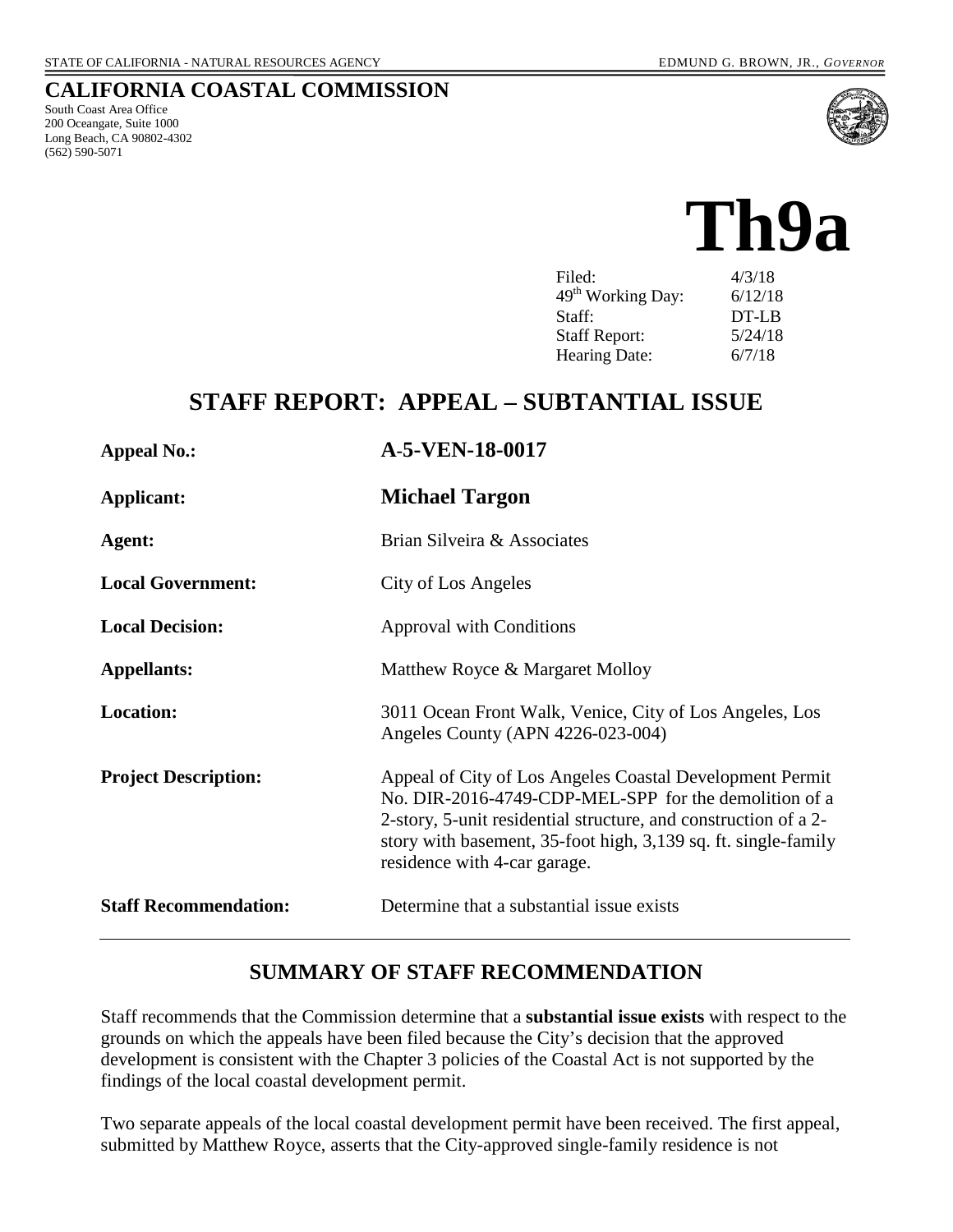consistent with the Community Commercial land use designation set forth for the site by the certified Venice Land Use Plan (LUP), or Coastal Act Section 30222, and that the development of the site should provide a mix of uses including a commercial component. Specifically, Royce's appeal contends that the City-approved single-family residence is inconsistent with Venice LUP Policy I.B.6 which calls for the development of community-serving commercial uses on the site. The City-approved project (demolition of the multi-unit residential structure and construction of a single residential unit) precludes an alternative project that would encourage locals to live and work in the same area. Section 30222 of the Coastal Act prioritizes visitor-serving uses that enhance public opportunities for coastal recreation over residential uses.

The second appeal, submitted by Margaret Molloy, raises several issues. First, Molloy's appeal contends that the City-approved development does not appear to comply with Venice Specific Plan guidelines for Community Commercial zoning because there is no habitable space provided on the Ocean Front Walk level of the proposed house. Molloy's appeal also raises concerns about the applicant changing the project plans several times during the local review process, and contends that the tenants may not have been properly notified of their rights under the Ellis Act prior to being removed.

The Venice LUP designates the project site as a Community Commercial land use which "…*shall accommodate neighborhood and visitor-serving commercial and personal service uses*" (LUP Policy I.B.6). The existing legal non-conforming residential use, built in 1965, contains five residential units: two moderate-sized dwelling units, and three studio flats (guest rooms). The proposed use is a single-family home. The proposed single-family residence does not conform with the use designation set forth in the Venice certified-LUP, and does not prioritize visitor-serving facilities that would otherwise enhance opportunities for coastal recreation pursuant to Coastal Act Section 30222. The findings of the local coastal development permit do not adequately address this fundamental conflict between the proposed residential project and the land use designation set forth in the certified LUP which carries out Section 30222 of the Coastal Act. Therefore, the appeals raise a substantial issue as to the proposed development's conformity with the Chapter 3 policies of the Coastal Act.

The motion to carry out the staff recommendation is on page 4.

**Important Hearing Procedure Note:** The Commission will not take testimony on this "substantial issue" recommendation unless at least three commissioners request it. The Commission may ask questions of the applicant, any aggrieved person, the Attorney General or the Executive Director prior to determining whether or not to take testimony regarding whether the appeal raises a substantial issue. If the Commission takes testimony regarding whether the appeal raises a substantial issue, testimony is generally and at the discretion of the Chair limited to 3 minutes total per side. Only the applicant, persons who opposed the application before the local government (or their representatives), and the local government shall be qualified to testify during this phase of the hearing. Others may submit comments in writing. If the Commission finds that the appeal raises a substantial issue, the de novo phase of the hearing will occur at a future meeting, during which the Commission will take public testimony.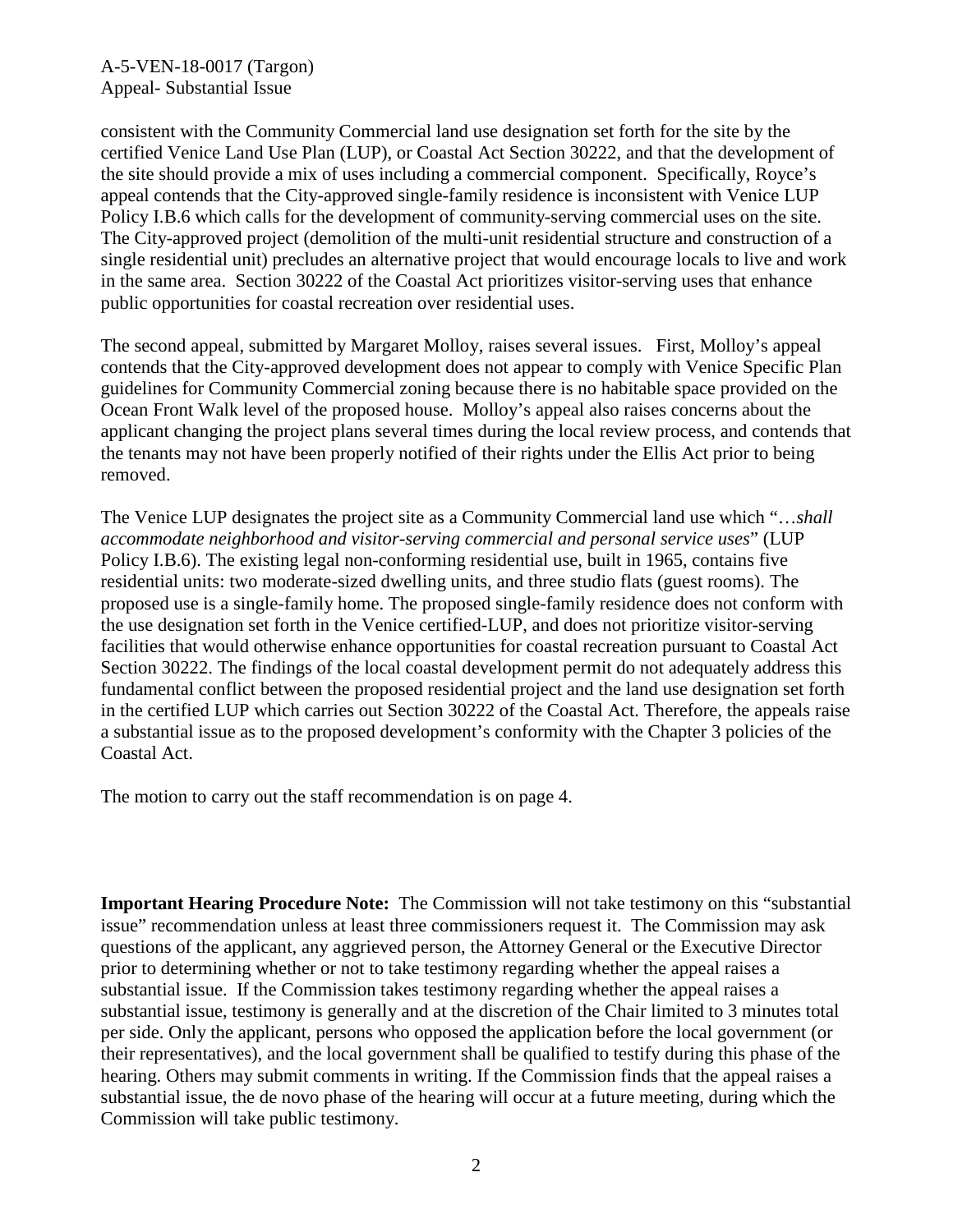# **TABLE OF CONTENTS**

# **EXHIBITS**

[Exhibit 1 – Vicinity Map](https://documents.coastal.ca.gov/reports/2018/6/Th9a/Th9a-6-2018-exhibits.pdf) Exhibit 2 – City-approved Plans Exhibit  $3 -$  Appeals,  $4/3 - 4/4/18$ [Exhibit 4 – City Letter of Determination, 2/13/18](https://documents.coastal.ca.gov/reports/2018/6/Th9a/Th9a-6-2018-exhibits.pdf) [Exhibit 5 – City Approval of Plans Modification, 4/6/18](https://documents.coastal.ca.gov/reports/2018/6/Th9a/Th9a-6-2018-exhibits.pdf)  [Exhibit 6 – Revised Mello Act Determination Letter, 8/15/17](https://documents.coastal.ca.gov/reports/2018/6/Th9a/Th9a-6-2018-exhibits.pdf)  [Exhibit 7 – City of Los Angeles Certificate of Occupancy, 1965](https://documents.coastal.ca.gov/reports/2018/6/Th9a/Th9a-6-2018-exhibits.pdf)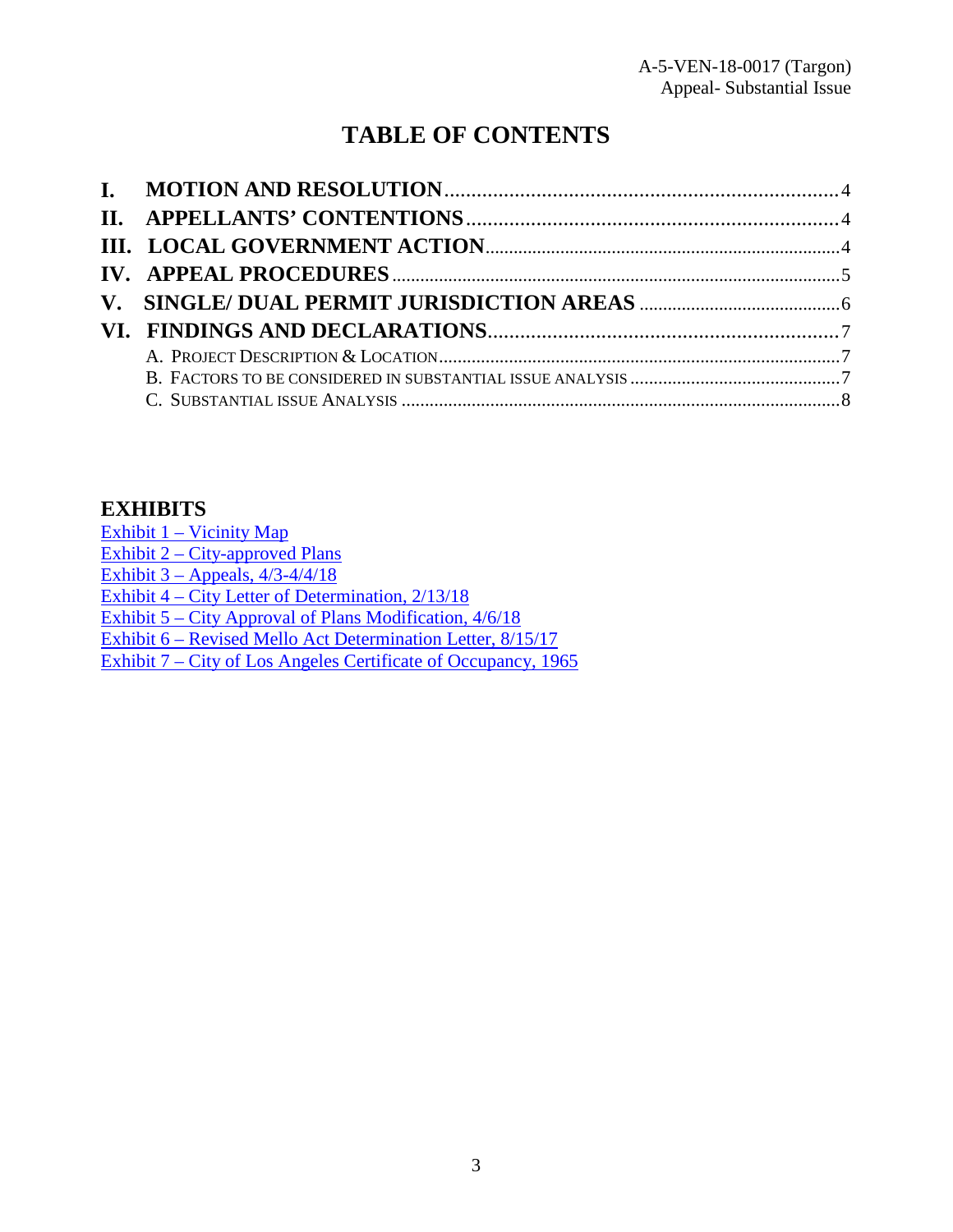# <span id="page-3-0"></span>**I. MOTION AND RESOLUTION**

### **Motion:**

*I move that the Commission determine that Appeal No. A-5-VEN-18-0017 raises NO substantial issue with respect to the grounds on which the appeal has been filed under Section 30602 of the Coastal Act.* 

Staff recommends a **NO** vote. Failure of the motion will result in a de novo hearing on the application and adoption of the following resolution and finding. Passage of this motion will result in a finding of No Substantial Issue and the local action will become final and effective. The motion passes only by an affirmative vote of the majority of the Commissioners present.

### **Resolution:**

*The Commission hereby finds that Appeal No. A-5-VEN-18-0017 presents a SUBSTANTIAL ISSUE with respect to the grounds on which the appeal has been filed under Section 30602 of the Coastal Act regarding consistency with Chapter 3 policies of the Coastal Act.* 

# <span id="page-3-1"></span>**II. APPELLANTS' CONTENTIONS**

On April 3, 2018, Matthew Royce submitted an appeal for Local Coastal Development Permit (CDP) No. DIR-2016-4749-CDP-MEL-SPP (**[Exhibit 3](https://documents.coastal.ca.gov/reports/2018/6/Th9a/Th9a-6-2018-exhibits.pdf)**). Royce's appeal contends that the proposed single-family residence is inconsistent with Venice LUP Policy I.B.6 which encourages mixed uses in an area designated for a Community Commercial land use. In addition, the appeal contends that approval of the project would negate the intent of mixed-use development that encourages local residents to live and work in the same area and does not prioritize visitor-serving uses that enhance public recreation opportunities along the coast, inconsistent with Coastal Act Section 30222. This would subsequently lead to higher traffic congestion and increased burden on coastal resources.

On April 4, 2018, Margaret Molloy submitted a separate appeal for the same local CDP and contends that the project does not comply with the Venice Specific Plan guiding development which is located in Community Commercial zones, C-1. Molloy further contends that plans were altered several times to include a mixed-use project that the appellants are opposing, and that the tenants were not properly notified to be removed under the Ellis Act. Molloy is appealing to the Coastal Commission to verify that the tenants were notified and, therefore, legally removed.

# <span id="page-3-2"></span>**III. LOCAL GOVERNMENT ACTION**

In 1965, the City issued a Certificate of Occupancy (C of O) for the multi-unit residential structure that currently occupies the beach-fronting lot (**[Exhibit 7](https://documents.coastal.ca.gov/reports/2018/6/Th9a/Th9a-6-2018-exhibits.pdf)**). The 1965 C of O describes the structure as a "two-story, Type V, 14 x 84, Duplex and three guest rooms" for R-1 occupancy.

On December 12, 2016, the applicant submitted an application to the Department of City Planning to "demolish an existing 2,300 sq. ft. multi-family building and build a new two-story home with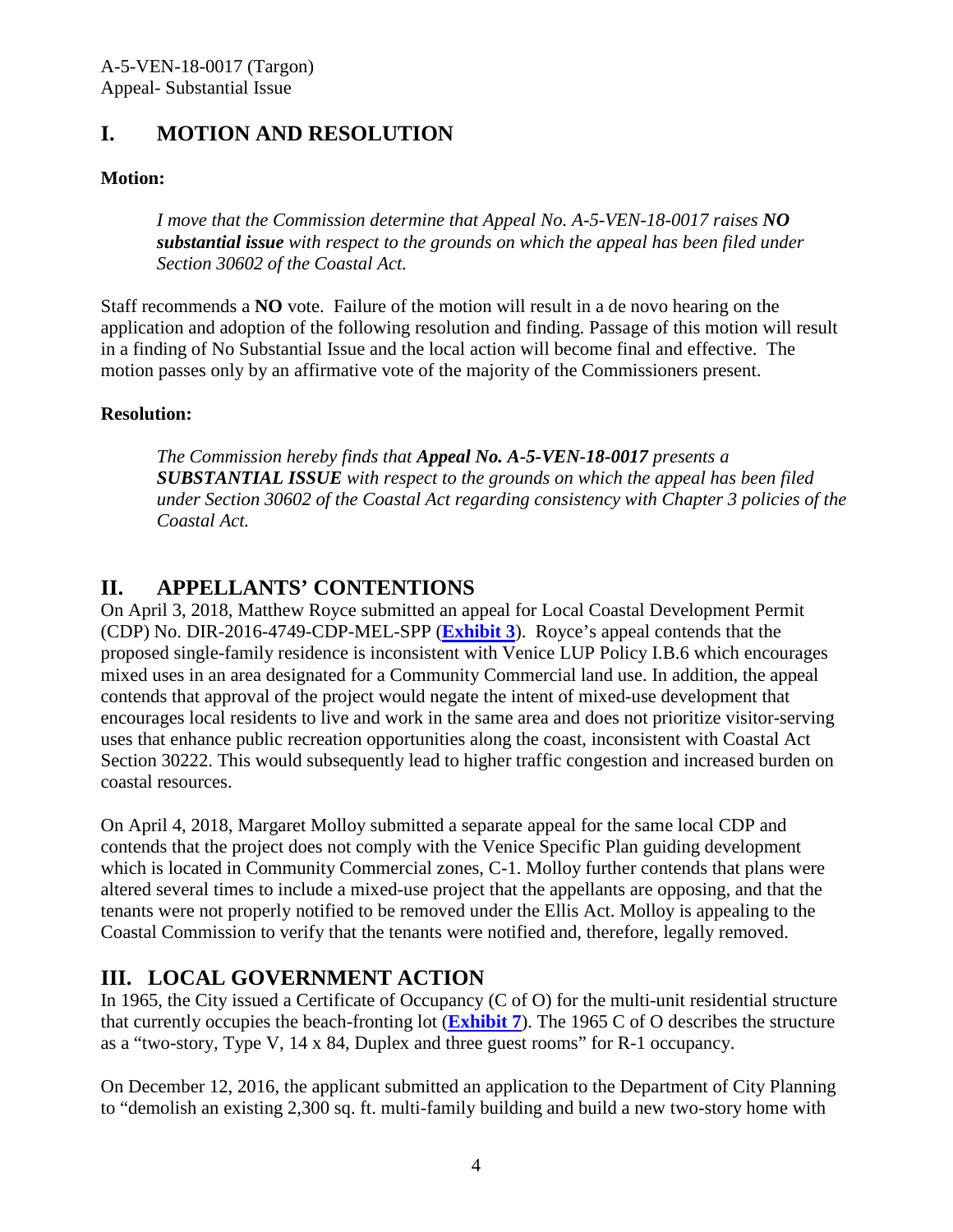basement in the dual jurisdiction coastal zone". On April 12, 2017, the City's Mello Act determination was inconclusive due to the lack of information provided. On August 15, 2017, a revised Mello Act determination issued by the City Housing and Community Investment Department found that the five residential units on the property were rented above moderate rates and were not affordable units (**[Exhibit 6](https://documents.coastal.ca.gov/reports/2018/6/Th9a/Th9a-6-2018-exhibits.pdf)**). In addition, the City determined the proposed project to be categorically exempt in regards to CEQA (ENV-2016-4750-CE).

A public hearing was held on October 2, 2017 in which one member of the public (Robin Rudisill) spoke in support of the project. The Venice Neighborhood Council submitted a letter dated November 21, 2017 recommending denial of the project due to the loss of five residential units. Abundant Housing, an organization advocating for more housing and lower rents, submitted 37 letters opposing the proposed project.

On February 13, 2018, a joint determination by the Director of City Planning and Zoning Administrator approved Local Coastal Development Permit No. DIR-2016-4749-CDP-MEL-SPP and ZA-2017-1534-ZAA for the "demolition of an existing residential structure containing two dwelling units and three guest rooms and the construction of a new 3,139 sq. ft., two-story SFD with attached four-car garage, basement having no habitable rooms, and roof deck..." and approved reduction in front yard setback from 10 feet to 5 feet (**[Exhibit 4](https://documents.coastal.ca.gov/reports/2018/6/Th9a/Th9a-6-2018-exhibits.pdf)**). The City's action on the coastal development permit was not appealed at the local level.

The Commission's South Coast District Office received the City's Notice of Final Action on March 7, 2018, and the Commission's twenty working-day appeal period was established. On April 3 and April 4, two separate appeals were filed within the twenty working-day period. On April 11, 2018, the Commission staff notified the City and the applicant of the appeal. Subsequent to the appeal submission, the Director of City Planning approved a request on April 6, 2018 to modify the project reading, "…construction of a new 3,139 sq. ft., two-story single-family dwelling with an attached 666 sq. ft. three (3) - car garage (instead of four), 844 sq. ft. basement…"(**[Exhibit 5](https://documents.coastal.ca.gov/reports/2018/6/Th9a/Th9a-6-2018-exhibits.pdf)**). The approved plans provided in the City file show a three-car garage.

# <span id="page-4-0"></span>**IV. APPEAL PROCEDURES**

Section 30600(b) of the Coastal Act provides that prior to certification of its Local Coastal Program (LCP), a local jurisdiction may, with respect to development within its area of jurisdiction in the coastal zone and consistent with the provisions of Sections 30604, 30620 and 30620.5, establish procedures for the filing, processing, review, modification, approval or denial of a coastal development permit. Pursuant to this provision, the City of Los Angeles developed a permit program in 1978 to exercise its option to issue local coastal development permits. Sections 13301- 13325 of Title 14 of the California Code of Regulations provide procedures for issuance and appeals of locally issued coastal development permits. Section 30602 of the Coastal Act allows *any*  action by a local government on a coastal development permit application evaluated under Section 30600(b) to be appealed to the Commission. The standard of review for such an appeal is the Chapter 3 policies of the Coastal Act. [Cal. Pub. Res. Code §§ 30200 and 30604.]

After a final local action on a local CDP application, the Coastal Commission must be noticed within five days of the decision. After receipt of such a notice which contains all the required information, a twenty working-day appeal period begins during which any person, including the applicant, the Executive Director, or any two members of the Commission, may appeal the local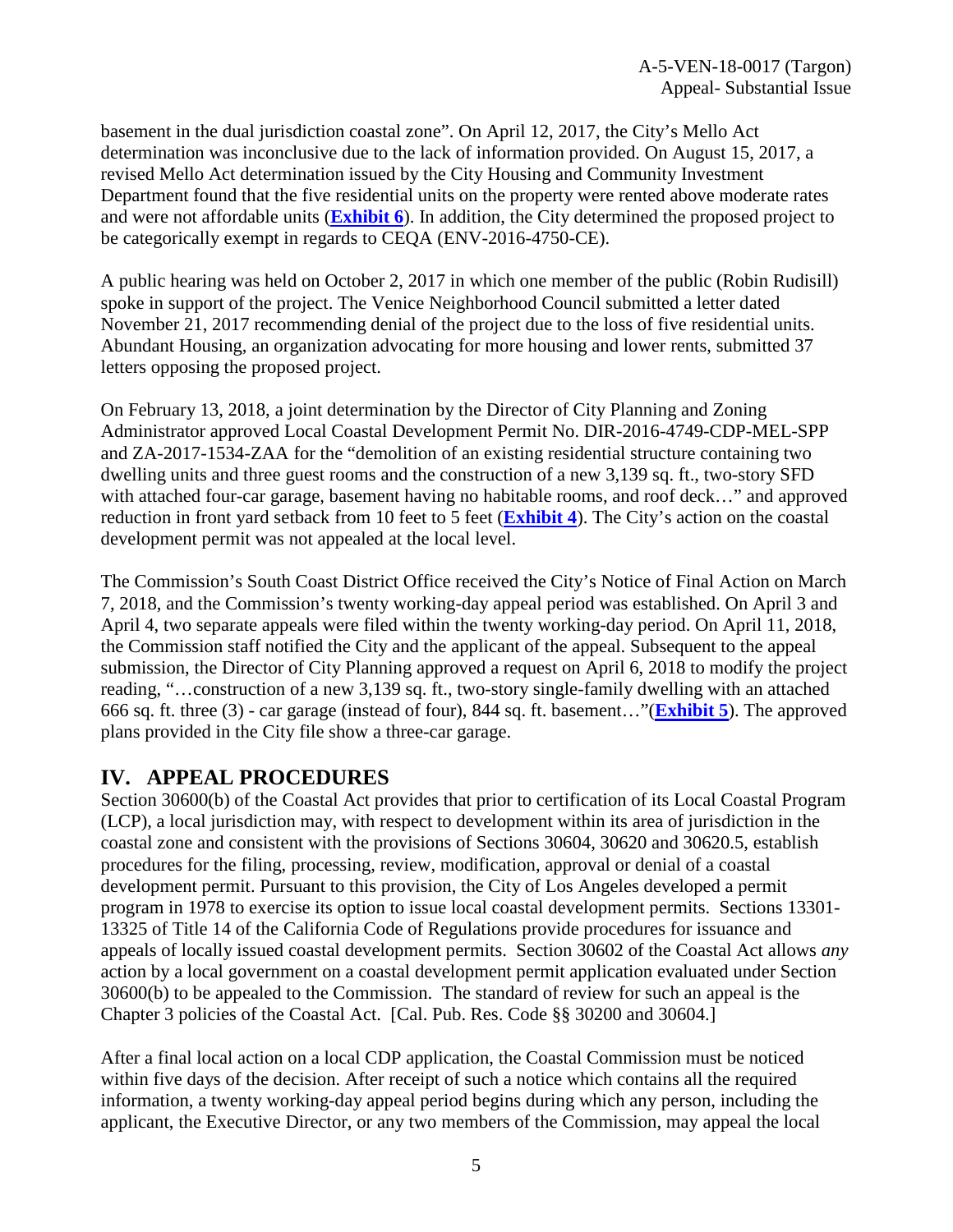decision to the Coastal Commission. [Cal. Pub. Res. Code § 30602.] As provided under section 13318 of Title 14 of the California Code of Regulations, the appellant must conform to the procedures for filing an appeal as required under section 13111 of Title 14 of the California Code of Regulations, including the specific grounds for appeal and a summary of the significant question raised by the appeal.

The action currently before the Commission is to find whether there is a "substantial issue" or "no substantial issue" raised by the appeal of the local approval of the proposed project. Sections 30621 and 30625(b)(1) of the Coastal Act require a de novo hearing of the appealed project unless the Commission determines that no substantial issue exists with respect to the grounds for appeal.

Commission staff recommends a finding of **substantial issue**. If the Commission decides that the appellants' contentions raise no substantial issue as to conformity with Chapter 3 of the Coastal Act, the action of the local government becomes final. Alternatively, if the Commission finds that a substantial issue exists with respect to the conformity of the action of the local government with the Chapter 3 policies of the Coastal Act, the local CDP is voided and the Commission typically continues the remainder of the appeal hearing to a later date in order to review the coastal development permit as a de novo matter. [Cal. Pub. Res. Code §§ 30621 and 30625.] Section 13321 of the Coastal Commission regulations specifies that de novo actions will be heard according to the procedures outlined in Sections 13114 and 13057-13096 of the Commission's regulations.

If there is no motion from the Commission to find no substantial issue, it will be presumed that the appeal raises a substantial issue and the Commission will schedule the de novo phase of the public hearing on the merits of the application at a subsequent Commission hearing. In this de novo public hearing on the merits of the application, the standard of review is the Chapter 3 policies of the Coastal Act. The certified Venice Land Use Plan (LUP) is used as guidance. Sections 13110-13120 of Title 14 of the California Code of Regulations further explain the appeal hearing process.

If the Commission decides to hear arguments and vote on the substantial issue question, those who are qualified to testify at the hearing, as provided by Section 13117 of Title 14 of the California Code of Regulation, will have three minutes per side to address whether the appeal raises a substantial issue. The only persons qualified to testify before the Commission at the substantial issue portion of the appeal process are the applicant, persons who opposed the application before the local government (or their representatives), and the local government. Testimony from other persons must be submitted in writing. The Commission will then vote on the substantial issue matter. It takes a majority of Commissioners present to find that the grounds for the appeal raise no substantial issue.

# <span id="page-5-0"></span>**V. SINGLE/DUAL PERMIT JURISDICTION AREAS**

Section 30601 of the Coastal Act provides details regarding the geographic areas where applicants must also obtain a coastal development permit from the Commission in addition to obtaining a local coastal development permit from the City. These areas are considered Dual Permit Jurisdiction areas. Coastal zone areas outside of the Dual Permit Jurisdiction areas are considered Single Permit Jurisdiction areas. Pursuant to Section 30600(b) of the Coastal Act, the City of Los Angeles has been granted the authority to approve or deny coastal development permits in both jurisdictions, but all of the City's actions are appealable to the Commission. The proposed project site is located within the *Dual Permit Jurisdiction Area*.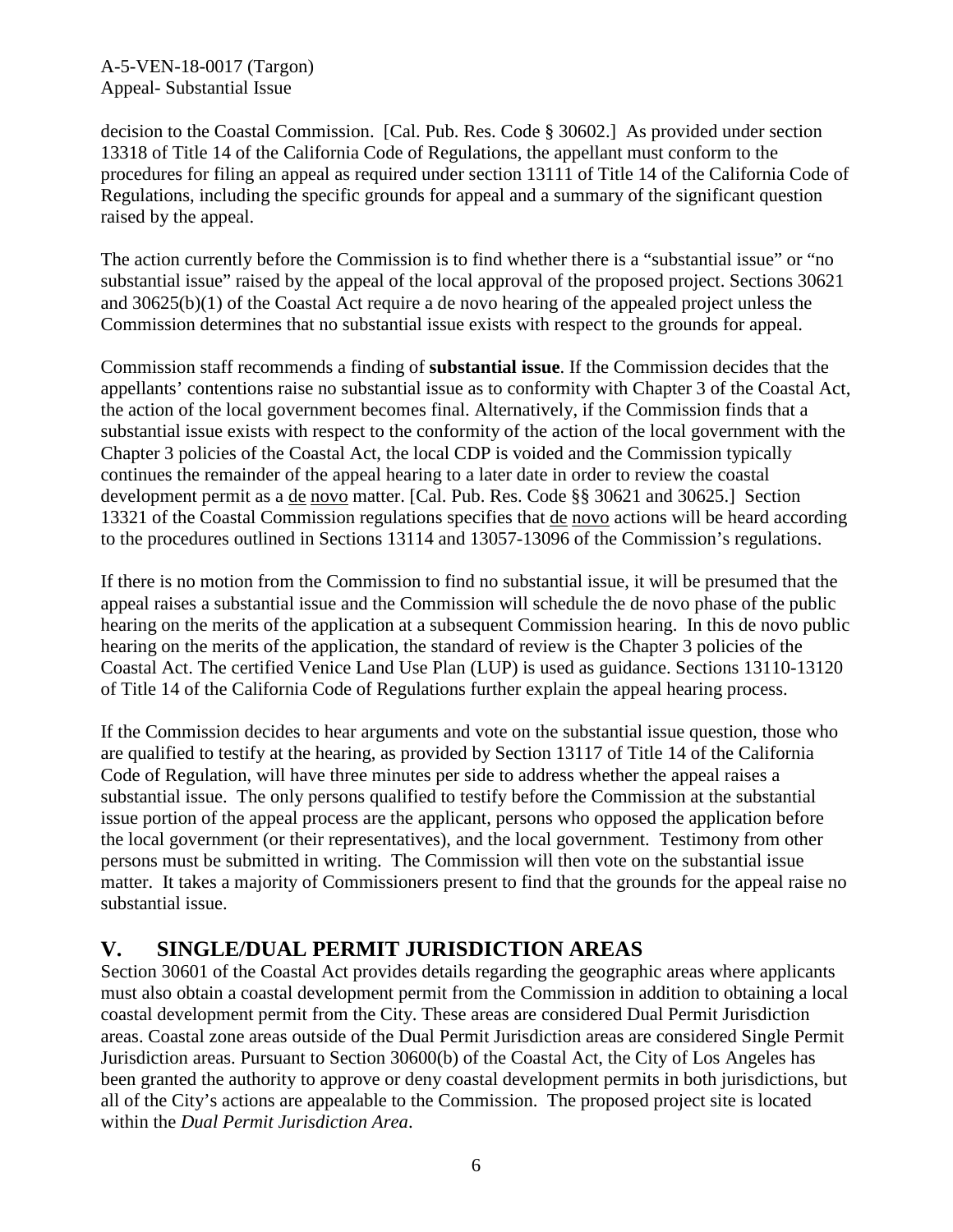## <span id="page-6-0"></span>**VI. FINDINGS AND DECLARATIONS**

### **A. PROJECT DESCRIPTION & LOCATION**

The project, according to the City-approved plans dated November 2, 2017, is to demolish a twostory, 19-feet high, 2,300 sq. ft., five-unit residential structure and construct a two-story, 35-foot high, 3,139 sq. ft. single-family residence with an 844 sq. ft. non-habitable basement, 666 sq. ft. attached three-car garage and an approximately 100 sq. ft. roof access structure with 1,653 sq. ft. roof deck and 42-inch high deck railings. The on-site parking spaces will be accessed through the rear alley (Speedway). The proposed front yard setback is 5 feet from the Ocean Front Walk property line, the rear yard setback is 8 feet from the Speedway property line for a concrete driveway apron, and the side yard setbacks are 3 feet on each side (**[Exhibit 2](https://documents.coastal.ca.gov/reports/2018/6/Th9a/Th9a-6-2018-exhibits.pdf)**).

The subject site is a beach-fronting property located between Ocean Front Walk (the Venice Boardwalk) and Speedway (**[Exhibit 1](https://documents.coastal.ca.gov/reports/2018/6/Th9a/Th9a-6-2018-exhibits.pdf)**). There is an approximately 500 feet wide sandy beach between the property and the ocean. The Venice Pier is approximately 114 feet away. The property is located in the Marina Peninsula subarea of Venice and is designated Community Commercial in the Venice certified-LUP. The property is a 90' x 28' lot totaling 2,520 sq. ft. that is currently developed with a two-story, 2,300 sq. ft., duplex with three guest rooms built in 1965. No historic resources have been identified on site. A mix of multi-story, multi-family housing, commercial structures, and visitor-serving uses characterize this neighborhood.

### <span id="page-6-1"></span>**B. FACTORS TO BE CONSIDERED IN SUBSTANTIAL ISSUES ANALYSIS**

Section 30625(b)(1) of the Coastal Act states that the Commission shall hear an appeal of a local government action carried out pursuant to Section 30600(b) unless it finds that no substantial issue exists as to conformity with Chapter 3 of the Coastal Act. The term "substantial issue" is not defined in the Coastal Act or its implementing regulations. Section 13115(b) of the Commission's regulations simply indicates that the Commission will hear an appeal unless it "finds that the appeal raises no significant question." In previous decisions on appeals, the Commission had been guided by the following factors:

- 1. The degree of factual and legal support for the local government's decision that the development is consistent of inconsistent with the relevant provisions of the Coastal Act;
- 2. The extent and scope of the development as approved or denied by the local government;
- 3. The significance of the coastal resources affected by the decision;
- 4. The precedential value of the local government's decision for future interpretations of its LCP; and,
- 5. Whether the appeal raises local issues, or those of regional or statewide significance.

Even when the Commission chooses not to hear an appeal, appellants nevertheless may obtain judicial review of the local government's coastal permit decision by filing petition for a writ of mandate pursuant to Code of Civil Procedure, Section 1094.5.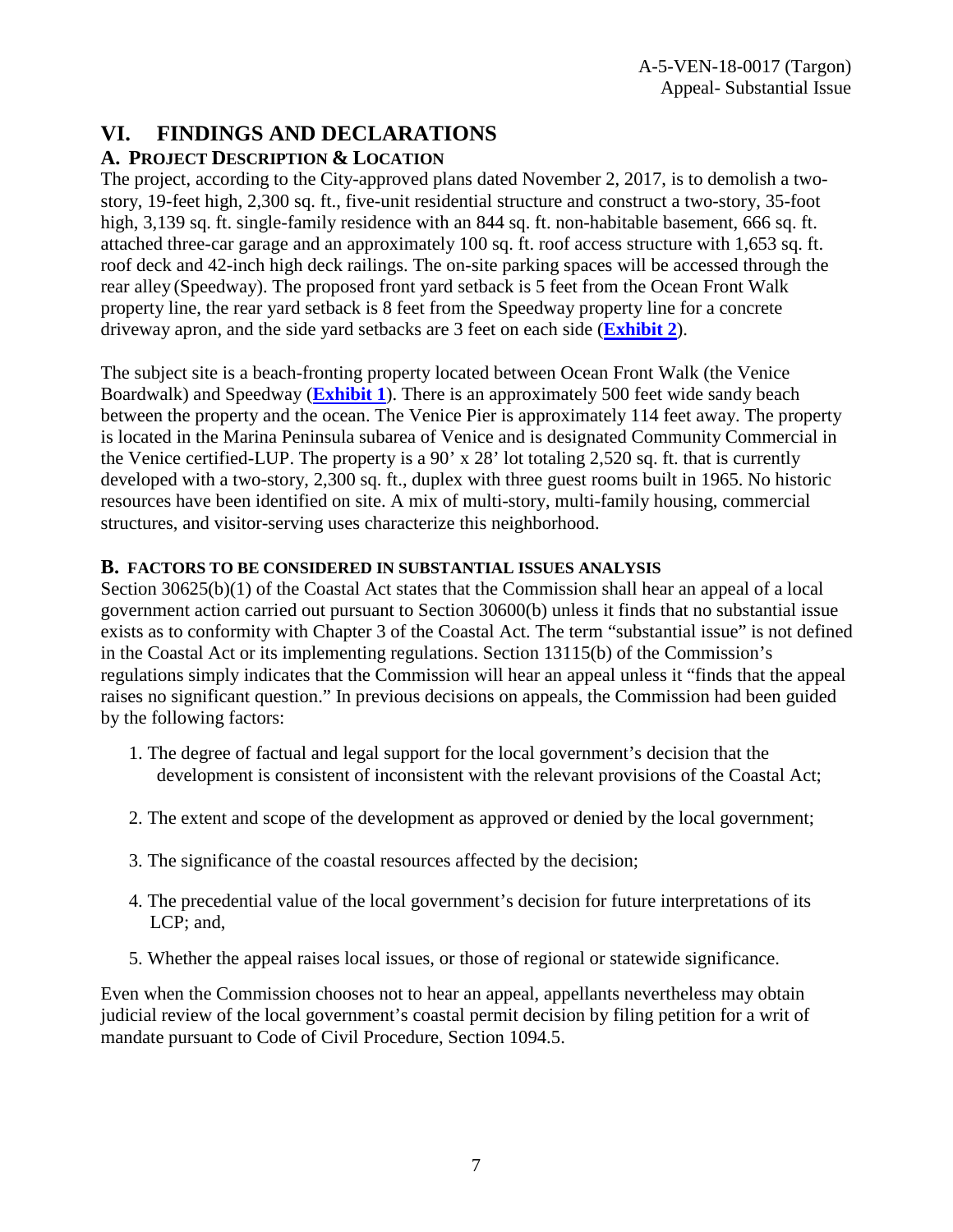Staff is recommending that the Commission find that **a substantial issue exists** with respect to whether the local government action conforms to the provisions of Chapter 3 of the Coastal Act for the reasons set forth below.

### <span id="page-7-0"></span>**C. SUBSTANTIAL ISSUE ANALYSIS**

Coastal Act Section 30222 Private lands; priority of development purposes, states:

*The use of private lands suitable for visitor-serving commercial recreational facilities designed to enhance public opportunities for coastal recreation shall have priority over private residential, general industrial, or general commercial development, but not over agriculture or coastal-dependent industry.* 

Coastal Act Section 30252 Maintenance and enhancement of public access, states, in relevant part:

*The location and amount of new development should maintain and enhance public access to the coast by … (2) providing commercial facilities within or adjoining residential development or in other areas that will minimize the use of coastal access roads…(4) providing adequate parking facilities or providing substitute means of serving the development with public transportation, (5) assuring the potential for public transit for high intensity uses such as high-rise office buildings, and by (6) assuring that the recreational needs of new residents will not overload nearby coastal recreation areas by correlating the amount of development with local park acquisition and development plans with the provision of onsite recreational facilities to serve the new development.* 

Coastal Act Section 30253(d) and 30253(e) Minimization of adverse impacts, states, in part:

*New development shall...minimize energy consumption and vehicle miles traveled [and] where appropriate, protect special communities and neighborhoods that, because of their unique characteristics, are popular visitor destination points for recreational uses.*

According to the City of Los Angeles Department of Recreation and Parks, Ocean Front Walk (the Venice Boardwalk) is the second most-visited destination in Southern California after Disneyland, averaging over ten million visitors per year<sup>[1](#page-7-1)[2](#page-7-2)</sup>. During the certification of the Venice Land Use Plan (LUP) in 2001, it designated approximately 160 acres of commercial and related parking uses in the Venice coastal zone to provide a mix of housing, retail, jobs and recreational opportunities for residents to live and recreate near work. Given the specific conditions surrounding the subject site and the diverse development pattern of Venice, it is appropriate to use the certified LUP policies as guidance in determining whether or not the project is consistent with Sections 30222, 30252, and 30253 of the Coastal Act.

The project site, which fronts the boardwalk and is just inland of the Venice Pier, is designated as a Community Commercial land use by the certified Venice LUP.

Venice Certified Land Use Plan Policy I.B.6. Community Commercial Land Use, states:

 $\overline{\phantom{a}}$ 

<span id="page-7-1"></span><sup>&</sup>lt;sup>1</sup> City of Los Angeles, Department of Recreation and Parks. 2016. "Venice Beach". [https://www.laparks.org/venice.](https://www.laparks.org/venice) <sup>2</sup> Venice Chamber of Commerce website. 2017. http://venicechamber.net/visitors/about-venice/

<span id="page-7-2"></span>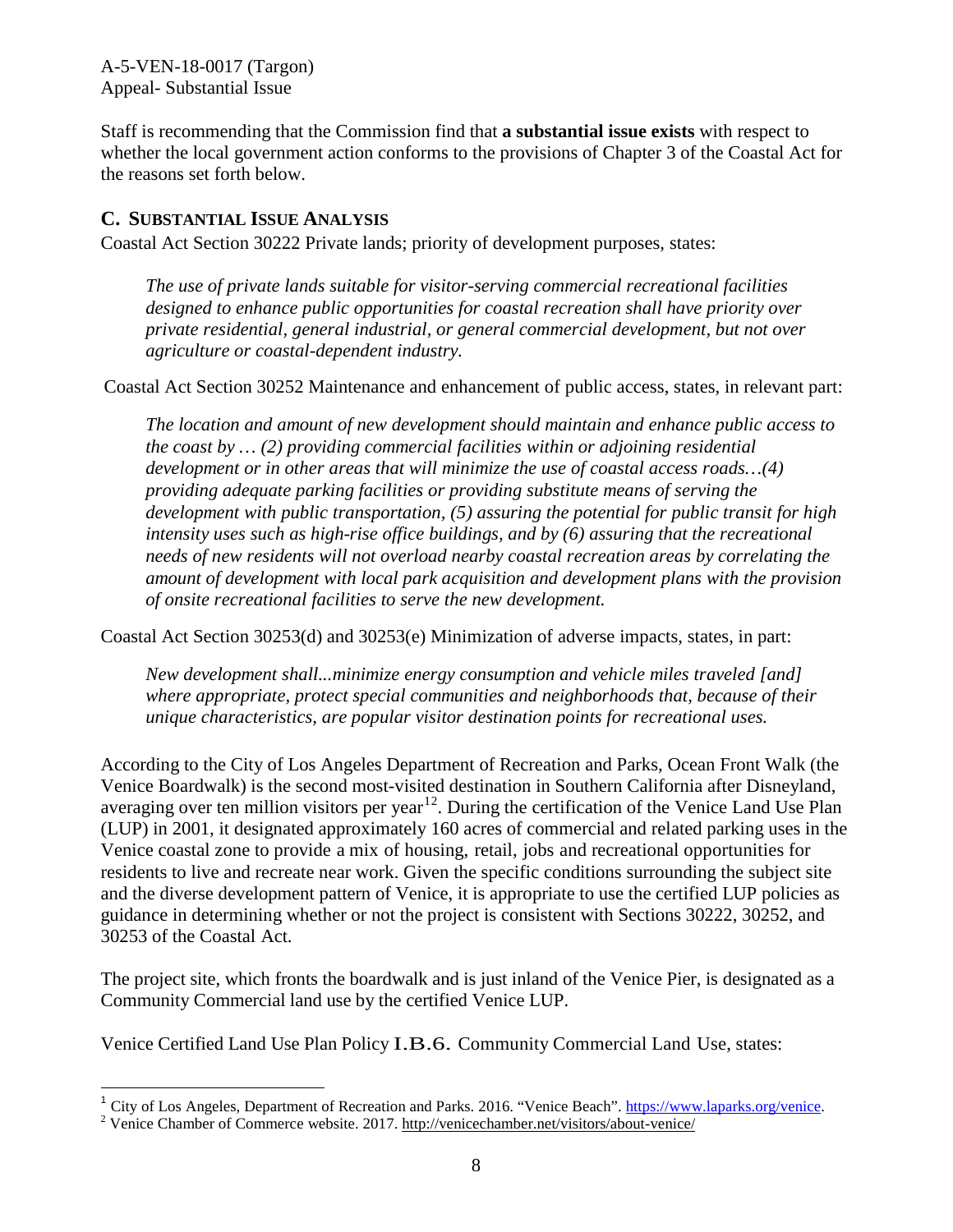*The areas designated as Community Commercial on the Land Use Policy Map (Exhibits 9 through 12) will accommodate the development of community- serving commercial uses and services, with a mix of residential dwelling units and visitor-serving uses. The Community Commercial designation is intended to provide focal points for local shopping, civic and social activities and for visitor-serving commercial uses. They differ from Neighborhood Commercial areas in their size and intensity of business and social activities. The existing community centers in Venice are most consistent with, and should be developed as, mixed-use centers that encourage the development of housing in concert with multi-use commercial uses. The integration and mixing of uses will increase opportunities for employees to live near jobs and residents to live near shopping. Overnight visitor-serving uses, such as hotels and youth hostels, are preferred uses in the Community Commercial land use category.*

*Uses/Density: Community commercial uses shall accommodate neighborhood and visitorserving commercial and personal service uses, emphasizing retail and restaurants; and mixed residential/commercial use with retail on the ground floor and personal services and residential uses on upper floors. Drive-thru facilities and billboards shall be prohibited in the Community Commercial land use category. On a commercial lot, residential uses shall not exceed one unit per 800-1200 square feet of lot area.*

Matthew Royce's appeal contends that the proposed project does not provide visitor serving uses as designated by the Venice LUP for community commercial areas, and is inconsistent with the Coastal Act in prioritizing visitor serving uses in a popular public destination point such as Ocean Front Walk. In addition, the appeal contends that approval of the project would preclude local residents from living and working in the same area which does not prioritize visitor-serving uses and is inconsistent with Coastal Act Section 30222.

Since the passage of the California Coastal Act in 1972 and certification of the Venice LUP in 2001, all development for properties located within the coastal zone became subject to review for impacts to coastal resources. Such resources include increased traffic flow impacting public access and community character. The Marina Peninsula Community Commercial area, in which the subject site is located, is an area of special interest as specified in the LUP and defined in Section 30116 of the Coastal Act as "*special communities or neighborhoods which are significant visitor destination areas*". Ocean Front Walk is particularly unique because it is a focal point for pedestrian-related activities such as open air vendors, athletic facilities, short-term rentals, and ocean-related activities.

The commercial frontage along Washington Blvd from Ocean Front Walk to Via Dolce/Grand Canal connects to the Venice Pier area with primarily visitor-serving commercial uses (Policy I.B.6.a). The City describes the existing use of the subject site as two dwelling units with three guest rooms and two existing parking spaces. The building and its use has not been significantly altered since construction and occupancy in 1965 and is, therefore, considered pre-Coastal. The current five units on-site are nonconforming (in terms of current zoning and parking requirements) but are allowed to be maintained as a legally permitted development. However, the proposed redevelopment of the site would result in a new structure and, therefore, is subject to current land use regulations including the policies of the certified LUP for the area (Policy I.E.5).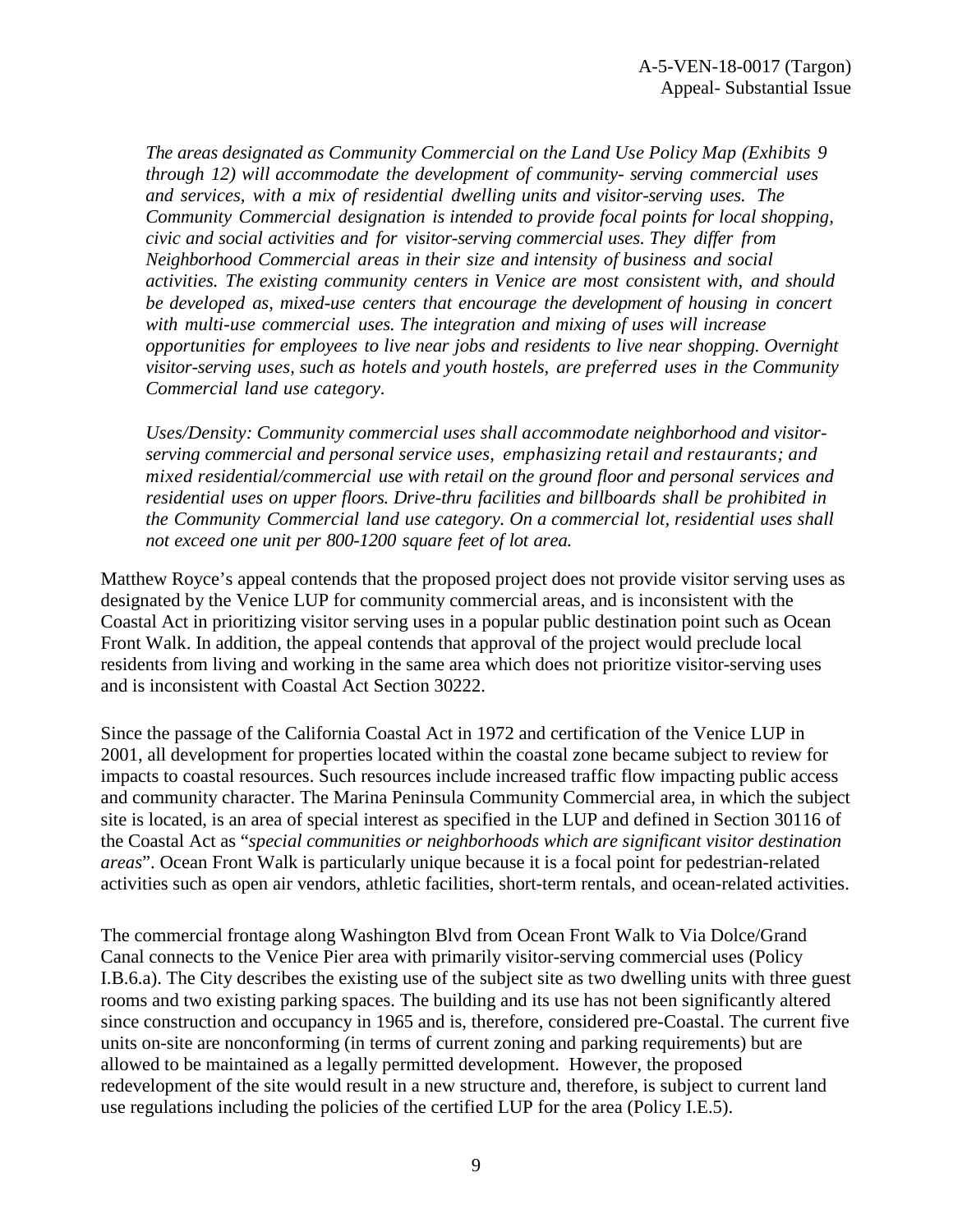The current LUP's density requirements describe that one unit per 1,200 square feet of lot area is allowed, and a maximum density of two units per lot (smaller than 4,000 square feet) are allowed (Policy I.A.7.c). The lot area is 2,520 sq. ft. and therefore, allows up to two dwelling units pursuant to LUP guidelines. The proposed project is one dwelling unit as described by the City. The lot immediately to the north is a condominium and the lot immediately to the south is a restaurant. The remaining lots on the northern part of the block appear to be used for residential purposes. However, the proposed project does not conform with the use requirements which specifically designated this block as a use that prioritizes "*Visitor-serving and personal services emphasizing retail and restaurants*". Proposed uses such as retail and restaurant with residential units above are consistent with the intent of the Coastal Act to allow for increased recreational, business, and social activities along the coast for both residents and visitors. The proposed use is a single-family home; a private residential development that does not provide commercial and visitor-serving facilities, which is not consistent with the land use policy (I.B.6) set forth by the certified LUP or Coastal Act Section 30222's requirement to protect such properties for visitor-serving commercial recreational facilities.

The mixture of residential dwelling units and visitor-serving uses will increase opportunities for residents to shop, live, work, and recreate within the same area, thereby enhancing pedestrian related activities in popular destination points such as Ocean Front Walk, the beach and Venice Pier. Such mixed-use development can minimize vehicle miles traveled in the Beach Impact Zone (as described in the LUP and Coastal Act Section 30252 relating to traffic and public versus private access along the coast), consistent with Section 30253(d) and would help to relieve traffic congestion and increased burdens on coastal resources. Therefore, the appeal raises a substantial issue with respect to the grounds on which the appeal has been filed as to conformity with Section 30222 of the Coastal Act and Section I.B.6 of the Venice certified-LUP.

Margaret Molloy's appeal contends that the Venice Specific Plan includes guidelines for the proposed project's use of the ground floor in a C-1 designated area, and that the plans were altered several times to include a mixed use project that the appellants are opposing. The appellant also asserts that the tenants were not properly notified under the Ellis Act to vacate the units. The final approved plans submitted by the City show a single-family residence and do not include any commercial components. In addition, the allegations related to the project's inconsistency with the Venice Specific Plan and Ellis Act are not valid grounds for appeal to the Coastal Commission, and therefore the appellant's contentions relating to the altered plans, Venice Specific Plan and Ellis Act raise no substantial issue.

Applying the five factors listed in the prior section clarifies that the appeal raises a "substantial issue", and therefore, does meet the substantiality standard of Section 30625(a).

The first factor is the degree of factual and legal support for the local government's decision that the development is consistent with the relevant provisions of the Coastal Act. The City of Los Angeles Chapter 3 findings reference impacts to public services, infrastructure, sensitive environment, and coastal access. The City's findings also state that the project is consistent with the intent and purpose of the Venice LUP and Specific Plan. However, findings of the local coastal development permit do not adequately address this fundamental conflict between the proposed residential project and the land use designation set forth in the certified LUP which carries out Section 30222 of the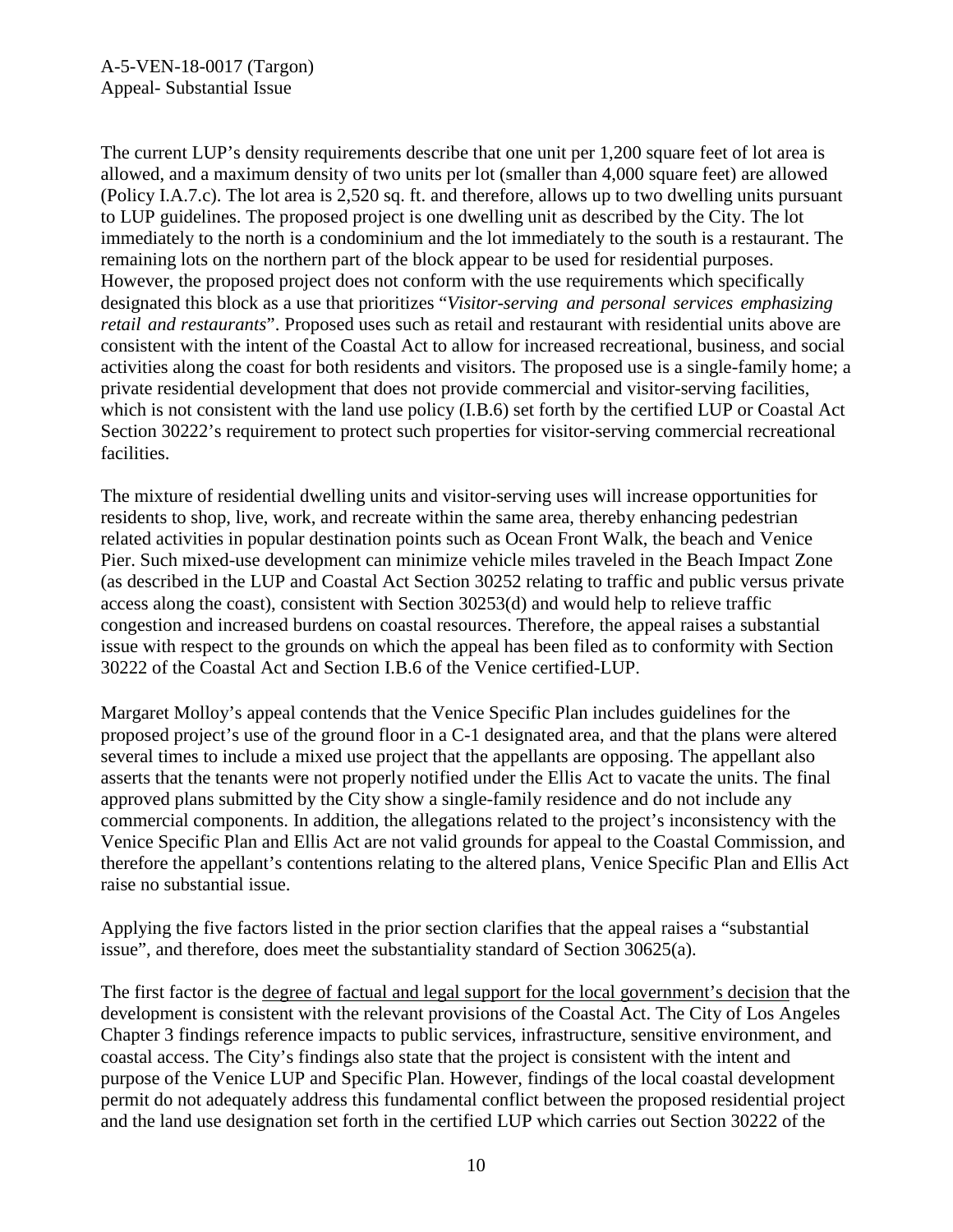Coastal Act. The City's approval of the proposed single-family residence conflicts with the requirement of Section 30222 that gives priority to visitor-serving facilities and commercial mixed uses in a popular visitor destination area, such as this site which is designated for commercial use by the certified LUP. Although the neighborhood block contains both residential and commercial uses, the proposed single family residence does raise a substantial issue in regards to conformity with the Venice LUP and Chapter 3 policies of the Coastal Act. Thus, there is inadequate factual and legal support for the City's decision.

The second factor is the extent and scope of the development as approved by the local government. The extent and scope of the locally approved development is clear because the City-approved plans demonstrate that the project involves demolition of a multi-unit structure and construction of a single-family residence.

The third factor is the significance of the coastal resources affected by the decisions. Coastal access and recreation are significant coastal resources to be protected. The provision of visitor-serving commercial recreational facilities in appropriate locations, as identified by the certified Venice LUP, encourages and provides for coastal access and recreation. The LUP encourages the development of neighborhood and visitor serving facilities in this location near the pier and boardwalk. The project proposes a single-family residence in an area designated as community commercial. The proposed use would also eliminate five residential units, replacing it with just one residential unit, thereby reducing opportunities for residents to live near jobs and recreational areas which are encouraged to effectively reduce traffic flow and increase pedestrian activities (LUP I.B.6), thereby causing significant impacts to coastal resources.

The fourth factor is the precedential value of the local government's decisions for future interpretations of its LCP. The City does not currently have a certified LCP, but it does have a certified Land Use Plan (LUP). The proposed development does not provide any commercial component, where such uses are encouraged by the relevant Coastal Act sections and the certified Venice LUP. This project, as proposed, could prejudice the ability of the City to prepare an LCP that is in conformity with Chapter 3 of the Coastal Act.

The final factor is whether the appeal raises local issues, or those of regional or statewide significance. The City's approval of a single-family residence in a commercial land use area in Venice does raise potential issues of statewide significance. The Coastal Act codifies a number of statewide policies to encourage development that enhances public opportunities for and access to coastal recreation. The LUP implements these statewide policies and has specifically sought to encourage visitor-serving commercial uses in this area near the highly popular Venice Boardwalk coastal destination, by designating an area where people can live, work, and recreate without having to travel great distances. Thus, the appeals' allegations that the project does not comport with the LUP policies encouraging visitor-serving commercial uses in this area do raise matters of regional and statewide concern.

In conclusion, the appeals raise substantial issues under the Coastal Act and LUP because the findings of the local coastal development permit do not adequately address the fundamental conflict between the proposed residential project and the Community Commercial land use designation set forth in the certified LUP which carries out Sections 30222, 30252 and 30253 of the Coastal Act. The City-approved project does not include a mixed-use, visitor-serving commercial component as